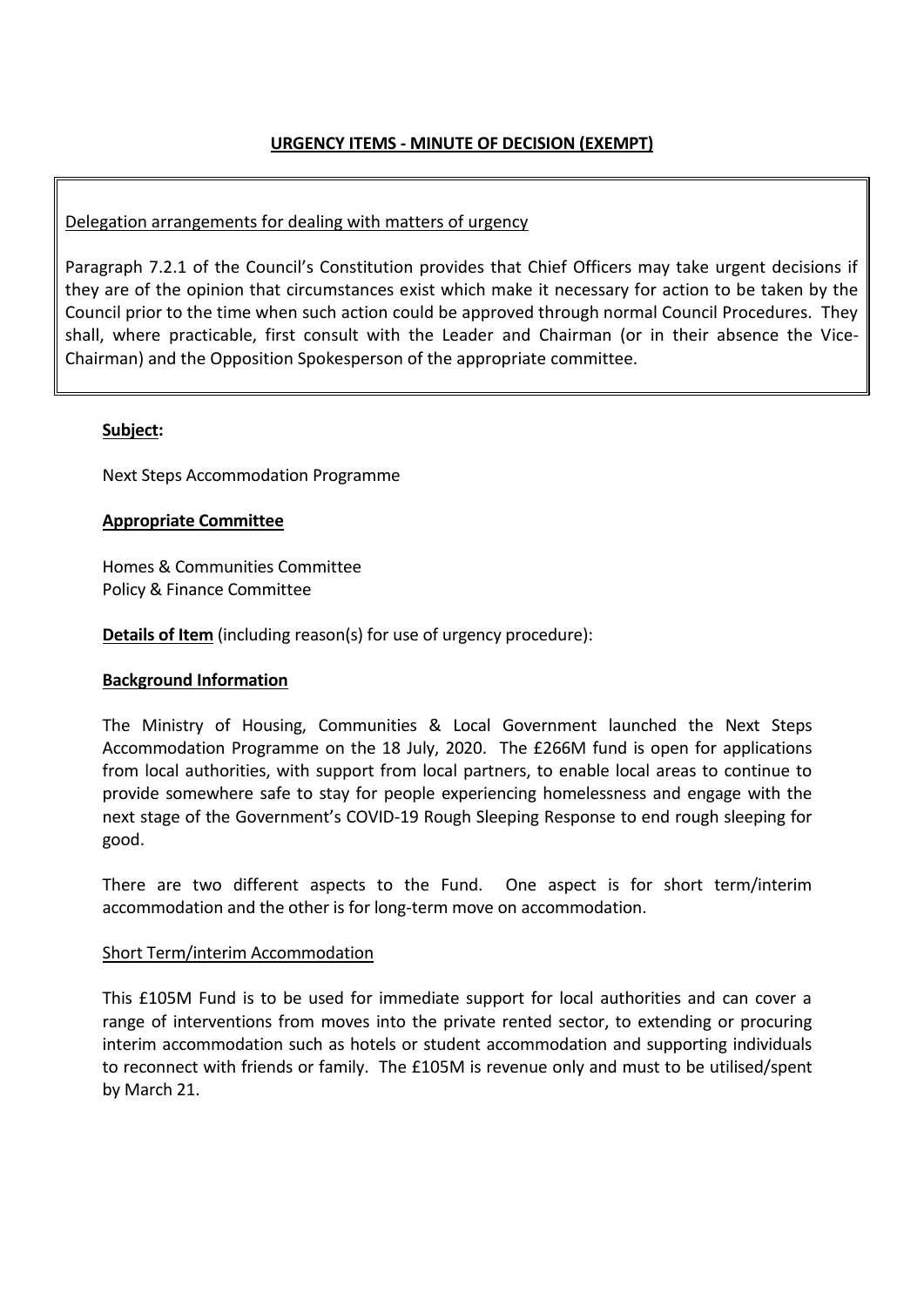## Longer Term Move-on Accommodation

This £161M Fund for 20/21 (is part of an overall £433m available for the life of this parliament) is to deliver 3,300 units of accommodation and is split in £130M capital funding and £31M revenue funding.

Different considerations will apply to the assessment of each aspect of the fund and the deadline for submission was Thursday, 20 August 2020.

The prospectus and recommended proposals were considered by SLT on 28 July 2020 and on 11 August 2020 and approval was given to proceed and submit a bid for both elements of the programme.

On the 17 September 2020, the Council was advised it been successful in securing an initial £22,846 from the £105M short-term revenue fund to deliver its winter provision for rough sleepers.

Formal announcements are still to be made regarding the £161M longer term/move-on accommodation capital fund and the remainder revenue fund.

Officers have worked collaboratively with MHCLG advisors and the Affordable Housing Growth Manager at Homes England on the bid and a phone call was received from an MHCLG Advisors on Monday 28 September 2020 setting out a proposal that requires a response by lunchtime **Wednesday 30th September** – hence the need for this urgency item.

# **Bid Summary and Proposal**

The Councils bid submission requested 80% of the capital costs to purchase the six former alms-houses' adjacent to the retail park on Northgate, Newark and 100% revenue to deliver our vision for addressing rough sleeping and supporting those at risk of rough sleeping, as 'First Steps' accommodation.

However, MHCLG advisors have advised that a 55% capital contribution is looking more favourable. This would require a capital contribution from the Council of approximately £316,800 – please see table below.

| <b>Costs for 'First Steps' Accommodation at Northgate, Newark</b> |          |
|-------------------------------------------------------------------|----------|
| <b>Capital Dwelling Costs</b>                                     |          |
| 6 Alms-houses                                                     | 670,000  |
| Additional works to properties (to reach                          | 34,000   |
| appropriate EPC standards)                                        |          |
| <b>Final Costs</b>                                                |          |
| Total Cost for 6 dwellings                                        | £704,000 |
| <b>Proposed Grant Details</b>                                     |          |
| MCHLG Contribution at 55% of total costs                          | £387,200 |
| Requires a 45% funding contribution from                          | £316,800 |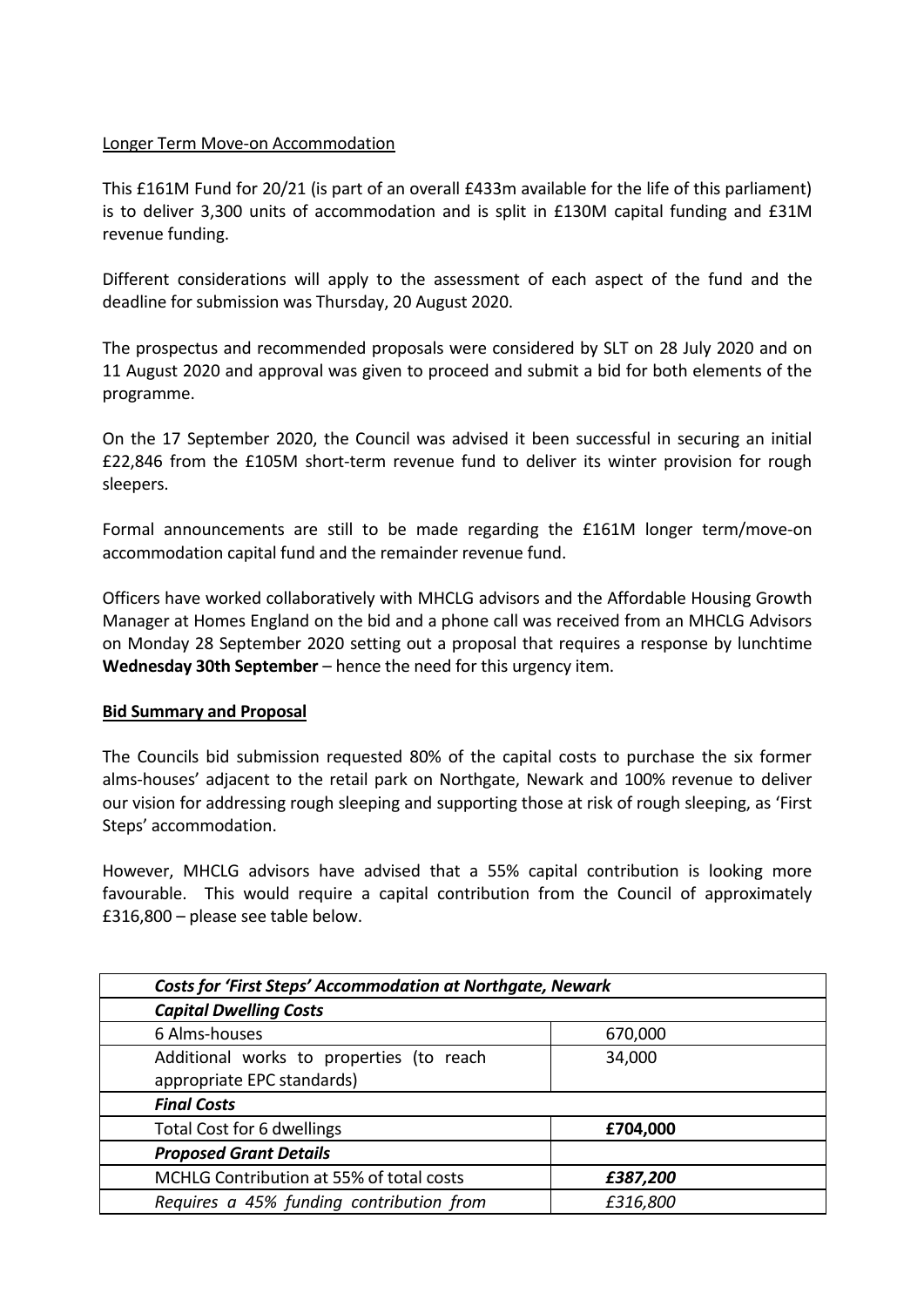| the Council/match funding                                            |                                                                                         |
|----------------------------------------------------------------------|-----------------------------------------------------------------------------------------|
| <b>Revenue Costs</b>                                                 |                                                                                         |
| Specialist Rough Sleeper Support Worker<br>Post                      | £8,700 (2020/21)<br>£35,000 pa for 3<br>years                                           |
| <b>Proposed Grant Details</b>                                        |                                                                                         |
| *MHCLG Contribution                                                  | £28,080 per year                                                                        |
| MHCLG Contribution of the 3 year 8 week<br>period covered by the bid | £4,320 (2020/21<br>8wks)<br>£28,080 (2021/22)<br>£28,080 (2022/23)<br>£28,080 (2023/24) |
| <b>Total Revenue Contribution for lifetime of</b><br>the bid         | £88,560                                                                                 |

\* In the original bid we requested a FTE support worker to cover the six units of accommodation. In discussions with MHCLG they have advised that their calculations are based on a 0.8 FTE as a full time worker would be expected to cover 8-10 units and therefore their contribution is based on the 0.8.

MHCLG advisors have said that the funding programme is very oversubscribed and authorities in the accepted category have submitted bids of a 30% - 50% share. In Nottinghamshire, the majority of the authorities are likely to receive between 40% and 50% as a maximum and many have indicated already that they will accept this offer. We have managed to negotiate a slightly higher contribution for Newark and Sherwood at 55%.

In relation to the support worker provision it is anticipated that we will work with our Nott's District/Borough colleagues to commission a specialist service provider as part of a wider crosscounty programme, which will feed into the collaborative Rough Sleeper Initiative.

The draft proposals for the delivery of the Councils Homelessness Prevention and Rough Sleeper Strategy for the next 3-year period suggest an expenditure of around £289,500 (requires SLT / Member approval) but it would be sensible to retain some funds in reserves given the anticipated future demand on the service.

## Demand Data Included in the Bid Submission:

The winter night shelter assisted 42 individuals in 2019/20, the majority of which had high and complex support needs such as substance misuse, mental health and/or an offending history and poor previous tenancy history. It was also identified that many of these individuals were not using health care facilities to address new and/or ongoing needs and conditions.

As identified above, many of these individuals were vulnerably housed (sleeping on sofas, living in sheds/garages), but were not known to street outreach teams or the Housing Options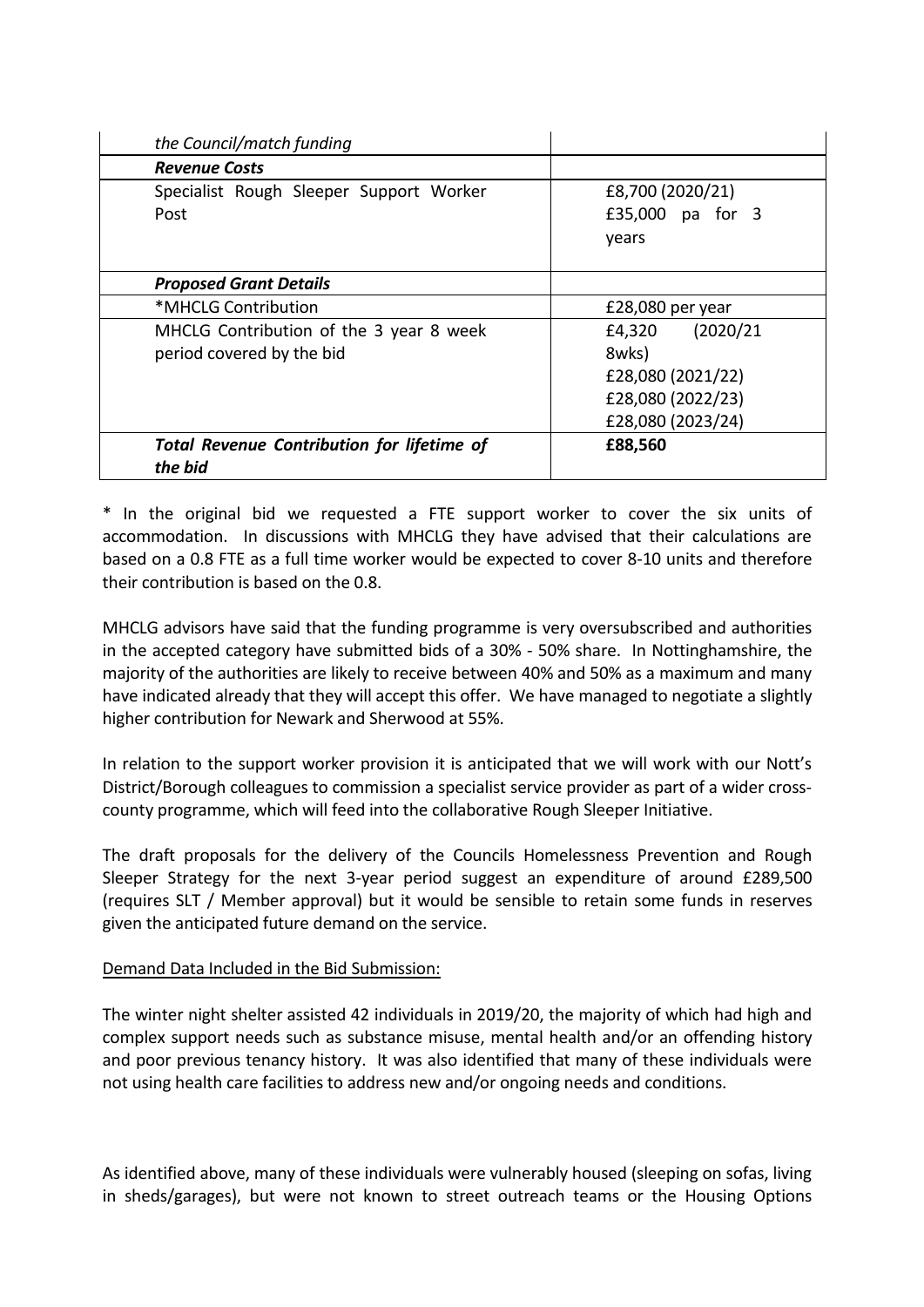Service but all were occasional rough sleepers just not in visible/high traffic areas such as shop doorways.

Based on our average usage of the winter shelter 2019/20, in addition to the numbers picked up under Covid response "Everyone In" and the weekly delta return it is anticipated that any winter provision in Newark and Sherwood for 2020/21 would need to accommodate an average of 13 households per night.

We have submitted the following figures to MHCLG following our annual Rough Sleeper Counts  $2020 - 6$  rough sleepers,  $2019 - 2$  rough sleepers with reduction attributable to successful collaborative work and winter night shelter, 2018 – 5 rough sleepers, 2017 – 4 rough sleepers, 2016 – 5 rough sleepers).

## **Financial Implications (FIN20-21/4647)**

A capital budget is required of £704,000 to purchase the 6 x dwellings, financed by the proposed MHCLG grant of £387,200 and a contribution of £316,800 from the Homelessness Reserve.

There will also be a revenue cost for the period 2020/21 to 2023/24 of £113,700 with £88,560 grant from the MHCLG and a contribution of £20,760 from the Homelessness Reserve.

The Homelessness Reserve balance is currently £739,930, and the above total requirement of £337,560 will reduce the balance to £402,370 by the end of financial year 2023/24.

Should the MHCLG grant not be awarded, the purchase should be reconsidered and reported back to Policy and Finance Committee.

## **Risks**

- 1. Inability to secure/negotiate a purchase (NB: We have asked our advisors if we could look for alternative provision or return the grant)
- 2. Revenue and Capital expenditure review/Exit Strategy would be required at the end of Year 3 – a consideration may be an asset transfer from General Fund to the Housing Revenue Account.

## **Deadline**

The Advisors have given a very tight deadline for a response to their proposal i.e. by no later than **lunchtime Wednesday 30th September** as they will be making final decisions by the end of the week for all authorities not just Newark and Sherwood.

Failure to respond within the timeline will be taken as a refusal of their proposal and the grant funding will be allocated to other authorities.

SLT considered a further report and gave their approval to proceed yesterday evening (29 September 20) subject to Member consultation and approval via the urgency item process.